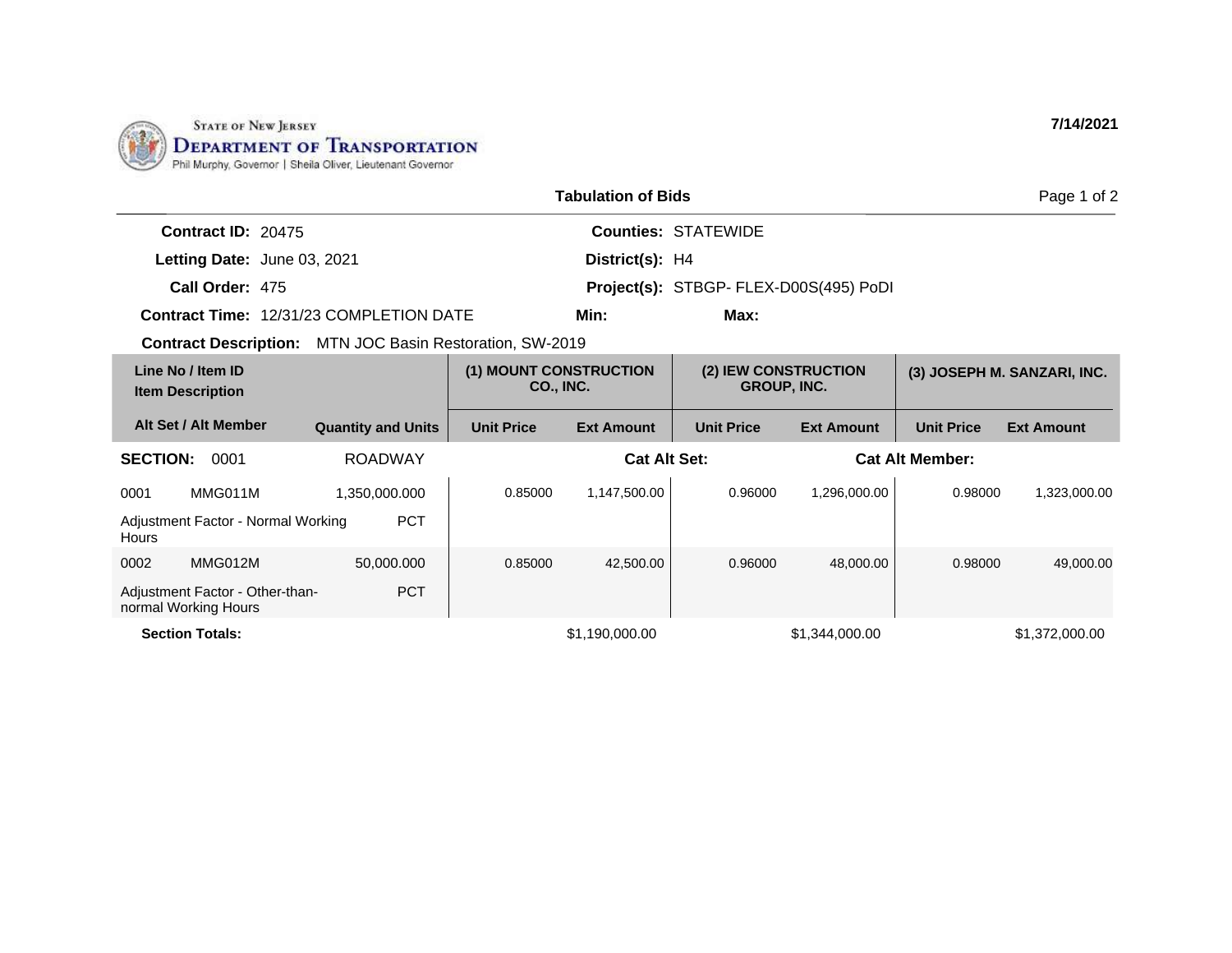

|                                                                 |                              |                                     | <b>Tabulation of Bids</b> |                                            |                   |                   | Page 2 of 2                 |
|-----------------------------------------------------------------|------------------------------|-------------------------------------|---------------------------|--------------------------------------------|-------------------|-------------------|-----------------------------|
| Contract ID: 20475                                              |                              |                                     |                           | <b>Counties: STATEWIDE</b>                 |                   |                   |                             |
| Letting Date: June 03, 2021                                     |                              |                                     | District(s): H4           |                                            |                   |                   |                             |
| Call Order: 475                                                 |                              |                                     |                           | Project(s): STBGP- FLEX-D00S(495) PoDI     |                   |                   |                             |
| <b>Contract Time: 12/31/23 COMPLETION DATE</b>                  |                              |                                     | Min:                      | Max:                                       |                   |                   |                             |
| <b>Contract Description:</b> MTN JOC Basin Restoration, SW-2019 |                              |                                     |                           |                                            |                   |                   |                             |
| Line No / Item ID<br><b>Item Description</b>                    |                              | (1) MOUNT CONSTRUCTION<br>CO., INC. |                           | (2) IEW CONSTRUCTION<br><b>GROUP, INC.</b> |                   |                   | (3) JOSEPH M. SANZARI, INC. |
| Alt Set / Alt Member                                            | <b>Quantity and Units</b>    | <b>Unit Price</b>                   | <b>Ext Amount</b>         | <b>Unit Price</b>                          | <b>Ext Amount</b> | <b>Unit Price</b> | <b>Ext Amount</b>           |
| <b>SECTION:</b><br>NON-PARTICIPATING<br>0002                    |                              | <b>Cat Alt Set:</b>                 |                           | <b>Cat Alt Member:</b>                     |                   |                   |                             |
| MMG013M<br>0003                                                 | 75,000.000                   | 1.00000                             | 75,000.00                 | 1.00000                                    | 75,000.00         | 1.00000           | 75,000.00                   |
| NON-PARTICIPATING WORK                                          | <b>DOLL</b>                  |                                     |                           |                                            |                   |                   |                             |
| <b>Section Totals:</b>                                          |                              |                                     | \$75,000.00               |                                            | \$75,000.00       |                   | \$75,000.00                 |
|                                                                 | <b>Contract Totals</b>       |                                     | \$1,265,000.00            |                                            | \$1,419,000.00    |                   | \$1,447,000.00              |
|                                                                 | <b>Cost Plus Time Totals</b> |                                     | \$1,265,000.00            |                                            | \$1,419,000.00    |                   | 1,447,000.00                |
| () indicates item is bid as Lump Sum                            |                              |                                     |                           |                                            |                   |                   |                             |

**7/14/2021**